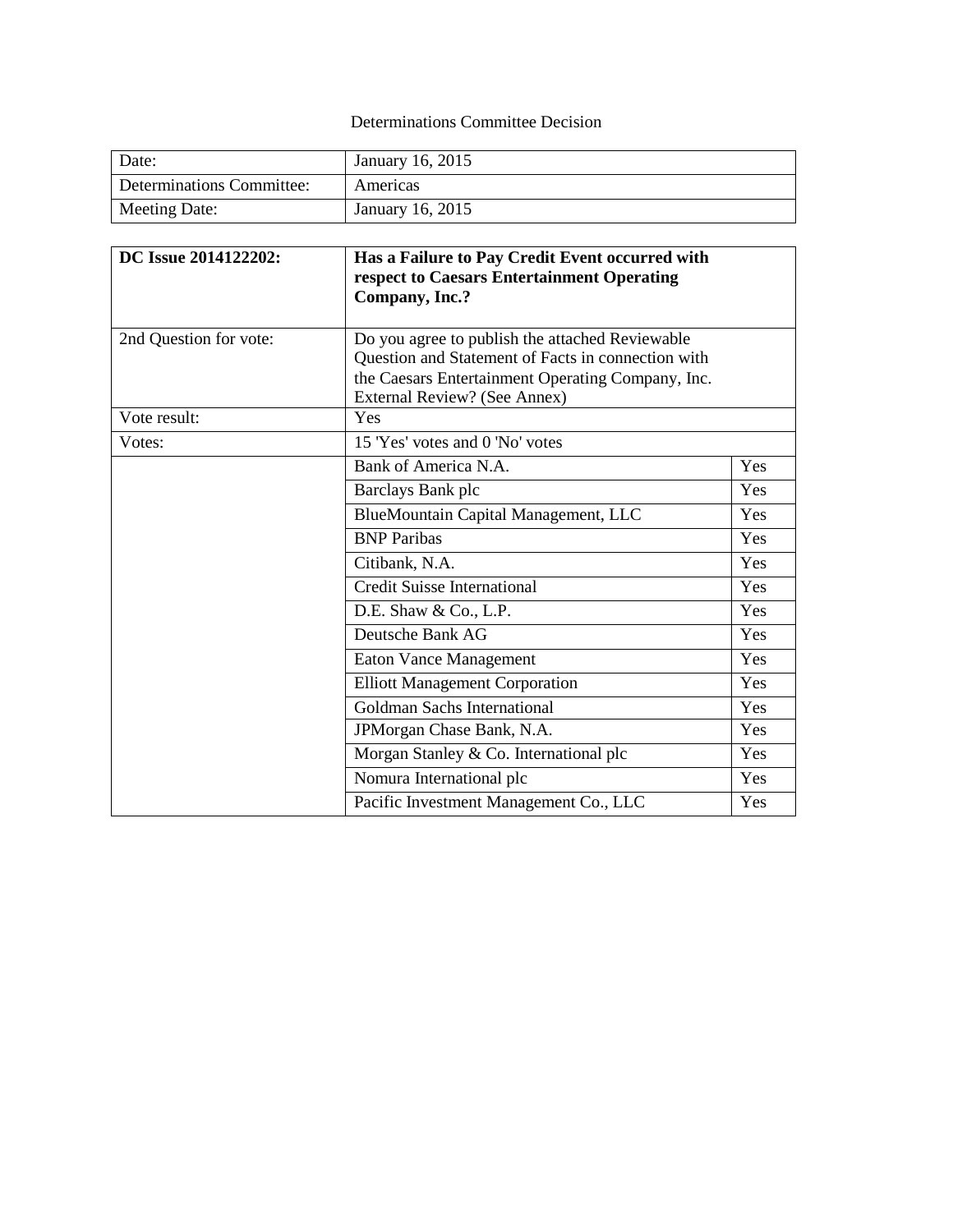#### **Annex**

## **Americas Credit Derivatives Determinations Committee**

# **Caesars Entertainment Operating Company, Inc. External Review**

# **Reviewable Question and Statement of Facts[1](#page-1-0)**

Pursuant to Section 4.1(d) of the DC Rules (*Publishing Reviewable Questions*), the Credit Derivatives Determinations Committee for the Americas Region (the **DC**) met today and Resolved to publish (a) the following Reviewable Question relating to Caesars Entertainment Operating Company, Inc. (**CEOC** or the **Reference Entity**) and (b) the following statement of facts.

The DC notes that the following statement is not intended to constitute an exhaustive statement of the facts relating to DC Issue 2014121901 and DC Issue 2014122202 (the **CEOC Credit Event Questions**). Under the DC Rules, the Advocates who will be selected for External Review may separately agree a list of the information that was publicly available to the DC on or prior to the binding vote held in connection with the CEOC Credit Event Questions (see Section 4.6(c) of the DC Rules (*Publicly Available Information*)). Furthermore, each Advocate may present its own statement of facts within its prepared Written Materials, provided that this is done in accordance with Section 4.5(c) of the DC Rules (*Written Materials*).

**Reviewable Question**: Has a Failure to Pay Credit Event occurred on December 18, 2014 in respect of the Reference Entity as a result of (a) a principal redemption amount (which included accrued interest due thereon) and an interest coupon payment in each case being scheduled as due on December 15, 2014, and (b) the Reference Entity depositing funds with the paying agent equal to such principal redemption amount and not depositing such interest coupon payment?

## **Statement of Facts**:

 $\overline{\phantom{a}}$ 

The DC notes that based on information contained in SEC filings and information contained in the December 16, 2014 notice (the **Trustee Notice**) sent by the Delaware Trust Company, N.A. (the **Delaware Trust Company**<sup>[2](#page-1-1)</sup>, the following publicly available information relating to CEOC was available to the DC at the time of the binding votes relating to the CEOC Credit Event Questions.

*Amounts due and payable by CEOC under the December 2008 Indenture on December 15, 2014*

• CEOC disclosed in SEC filings that under the terms of the indenture dated as of December 24, 2008 (the **December 2008 Indenture**), CEOC was required to redeem approximately \$17.6 million in principal amount of its 10% second-priority senior secured notes due 2015 and 10% second-priority

<span id="page-1-0"></span> $^1$  Capitalized terms used but not defined in this statement have the meanings specified in the 2014 Credit Derivatives Determinations Committees Rules (September 16, 2014 version) (the **DC Rules**), available here, or th <sup>2</sup> <u>See</u> "NOTICE OF (I) EVENTS OF DEFAULT AND (II) DIRECTION OF HOLDERS REGARDING

<span id="page-1-1"></span>DISTRIBUTION OF PAYMENTS IN ACCORDANCE WITH SECTION 6.10 OF THE INDENTURE", sent by Delaware Trust Company, N.A. as Trustee under the December 2008 Indenture on December 16, 2014, available [here.](http://dc.isda.org/documents/2014/12/delaware-trust_caesars_notice-to-holders_december-15-2014-v1-2.pdf)